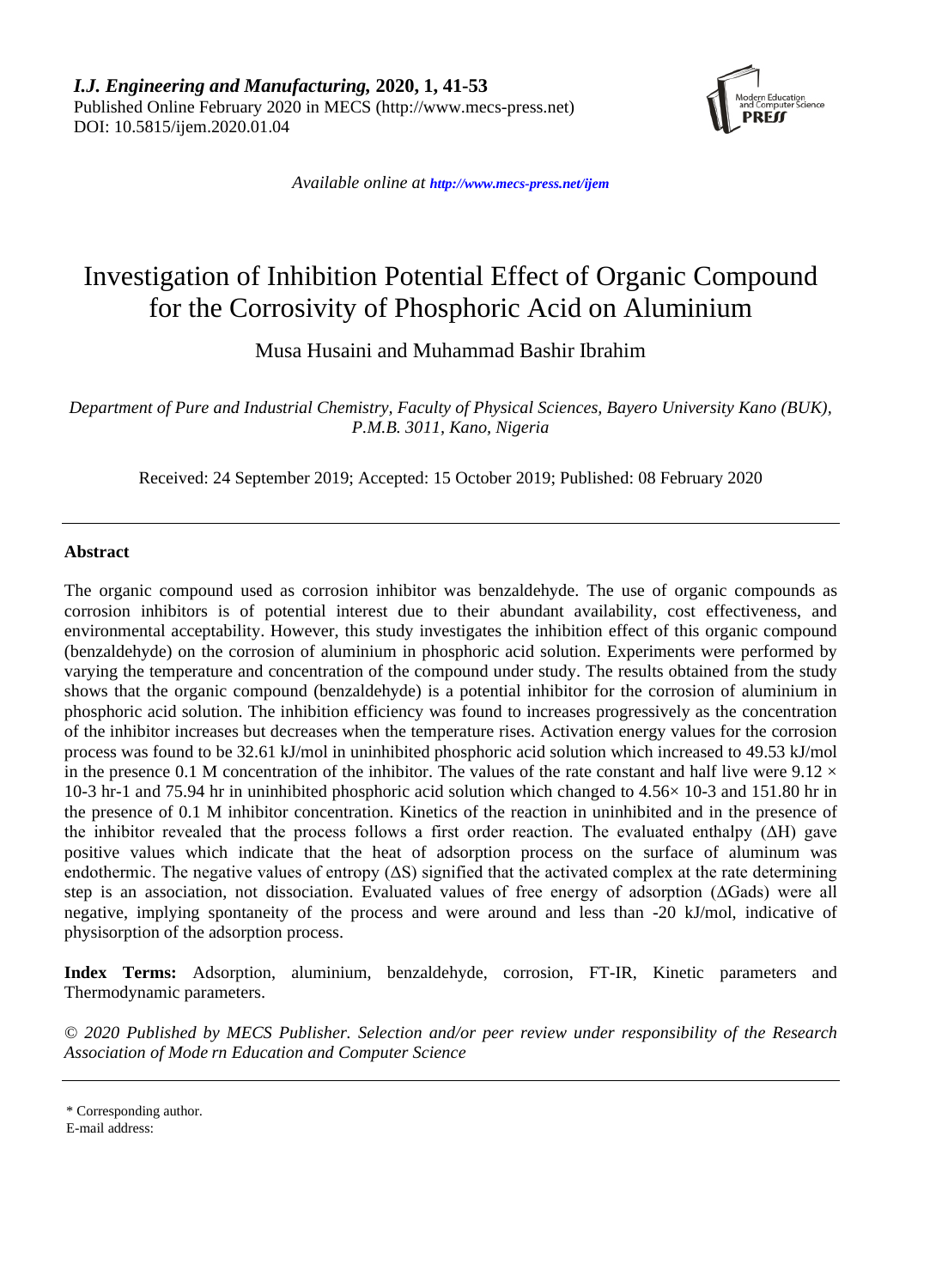## **1. Introduction**

Electrical Aluminium and its alloys have a wide variety of technological applications due to the balanced combination of chemical, mechanical, and physical properties like high ductility, stability for surface treatment, thermal and electrical conductivity, recycling ability and low density. In aqueous medium aluminium exhibits passive behavior as a result of formation of the strong passive oxide film on its surface. The passivating adhesive surface is there to protect the aluminium but due to its amphoteric nature cannot prevent corrosion of the aluminium by acids and bases as it dissolves readily on exposure to strong acidic and alkaline environment [1]. Phosphoric acid and other acids especially at high temperature, present a huge threat to the aluminium and as a major cause of corrosion. Phosphoric acid is highly strong corrosive mineral acid with the molecular formula H3PO4. Phosphoric acid is largely used for industrial acid cleaning and electro polishing of aluminium, it's therefore necessary to find a suitable way to reduce the aluminium corrosion in phosphoric acid [2]. Several ways has been used to reduce this effect such as cathodic protection and coating method, but the use of inhibitors for the prevention of corrosion of aluminium in contact with aggressive media is the most popular, practical and efficient method. Attention has been increased as a result of corrosion inhibitors for sulfuric acid, hydrochloric acid and phosphoric acid due to their extended applications [3]. The protection of metals against corrosion by phosphoric acid became the subject of much study since it has been used in so many industrial application especially in the production of fertilizer [4,5]. Generally, the heterogeneous organic compounds with electron density on their heteroatoms like O, N, S, etc. have the ability to resist corrosion. These heteroatoms served as the active center for the adsorption process on metal surfaces [6]. Additionally, compounds that have electronegative groups, π-bonds, conjugated double or triple bonds in their structures, usually exhibit good inhibitive properties. They supply electrons from the electron-rich site to the metals surface which they are effectively adsorbed [7]. In the present research work the effect of benzaldehyde as corrosion inhibitor for aluminum in 1.4 M phosphoric acid solution is investigated. This study is aimed at investigating the inhibition potential effect of organic compound for the corrosive action of phosphoric acid on aluminium. The objectives of the study through which the aim was achieved are; study of the effect of inhibitor and temperature on the corrosion rate, study of the effect of inhibitor and temperature on inhibition efficiency and study of thermodynamic, kinetic and adsorptive properties of the organic compound (benzaldehyde) for the corrosive action of phosphoric acid on aluminium. Several method for measuring the corrosion rate of metallic substances in acidic solution has been reported in the literatures. But the weight loss method was use in the current research in measuring and monitoring the corrosion rate of aluminium in phosphoric acid solution.

# *1.1 Significance of the Research*

The use of the studied organic compound (benzaldehyde) as corrosion inhibitor will become important as its relatively cheap, friendly, non-toxic and commercially available. Therefore, the studied compound can compete with eco-friendly inhibitors. In general this research provided a knowledge in which this investigated organic compound will serve as corrosion inhibitor in both domestic and industrial applications.

# *1.2 Literature Review*

Many organic compounds such as aliphatic, aromatic and heterocyclic compound have been reported as corrosion inhibitors of aluminium in different corrosive medium [8, 9]. This is because these organic compounds contain hetero atoms which can easily protonate in acidic medium to give excellent inhibitory action on the corrosion of metallic substances [10].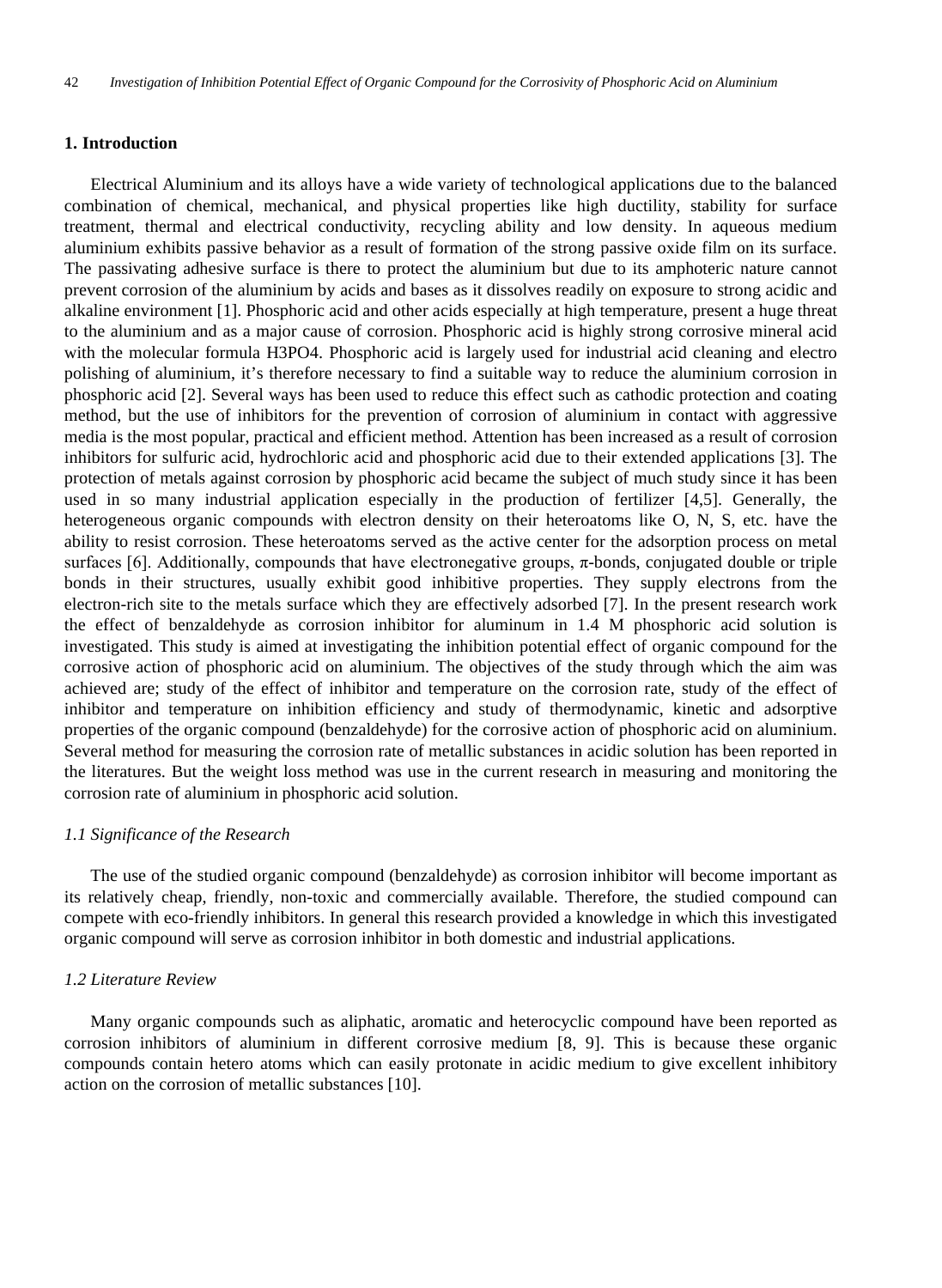The effect of Triethylenetetramine (TETA] and 2-(2-aminoethylamino) ethanol [AEAE] as corrosion inhibitors for N80 steel in 15% HCl solution was studied by polarization, AC impedance (EIS) and weight loss measurements by Yadav et al., [11]. It was found that both the inhibitors were effective inhibitors and their inhibition efficiency was significantly increased with increasing concentration of inhibitors. Polarization studies revealed that the studied inhibitors represent mixed-type inhibitors. AC impedance studies revealed that charge transfer resistance increases and double layer capacitance decreases in presence of inhibitors. Adsorption of inhibitors at the surface of N80 steel was found to obey Langmuir isotherm.

Aniline was studied as a corrosion inhibitor for aluminum in trichloroacetic acid (TCA) solution by Desai [12]. The inhibition efficiency depended on the concentration of acid and the inhibitor. Inhibition efficiency of TCA solutions increased with aniline concentration, but decreased with rise in temperature, this corresponded to surface coverage of the metal by the inhibitor. The degrees of surface coverage, θ, were calculated and found to increase with the inhibitor concentration. The results show also that, the inhibitor were adsorbed on the aluminum surface according to Langmuir adsorption isotherm. Polarization study reveals that the inhibitors function as a little anodic, but significant cathodic inhibitor.

Arvnabh et al., [13] investigated the the corrosion inhibition of aluminium alloys of grade 1060, 1100 and 3003 in trichloroacetic acid by using conductivity and potentiostatic polarization in different inhibitors of diamine such as ethyl amino ethylamine, di-methyl amino ethylamine, 1:3 di-amino propane, tetra methyl ethylene diamine. Cathodic and anodic polarization curves are showing diamines are acting as mixed inhibitors in the case of alloy of 3003 grade.

The inhibition effect of 1-(3-Nitrobenzylidene) Thiosemicarbazide (A) on the corrosion of mild steel in 0.5 M sulphuric acid have been investigated at room temperature by Athareh and Fatemeh [14] using weight loss, electrochemical impedance spectroscopy(EIS) and Tafel polarization measurements. The inhibition efficiencies obtained from all methods employed are in good agreement with each other. The obtained results show that compound (A) is a very good inhibitor with efficiency of 98% at 100 ppm additive concentration in acid solution. Generally the inhibition efficiency increased with increase of inhibitor concentration. Changes in impedance parameters (Rct and Cdl) were indicative of adsorption of compound (A) on the metal surface, leading to the formation of a protective film. Tafel polarization measurements showed that the inhibitor (A) is a mixed type. The adsorption of the inhibitor on the surface of mild steel in 0.5 M sulphuric acid was found to obey Langmuir's adsorption isotherm. Scanning electron microscopy (SEM) observation, confirmed the existence of an absorbed protective film on the metal surface.

## **2. Material and Methods**

#### *2.1 Preparation of Sample and Solution*

The aluminium sample with a chemical composition of 99.500 % Al, 0.0024 % Sn, 0.0007 % Pb, 0.3202 % Fe, 0.0030 % Mn, 0.0015 % Cu, 0.0018 % Mg, 0.0074 % Ti 0.0045 % Ni, 0.0041 Cr, 0.0060 % Zn and 0.0085 % Si was used in the present study. The metal sheet, was press cut in to  $3 \times 2 \times 0.1$  cm dimensions. The metal sheet was polish by emery paper of different grade. It was then degreased in ethanol, dried in acetone and kept in a desiccator to use during the experiment [15].

## *2.2 Preparation of Solutions*

Phosphoric acid was used as corrosive media with percentage purity (85 %) and density (1.685 g/L). The stock solution was used to prepare 1.4 M concentration by diluting analytical grade of H3PO4 using double distilled water. Benzaldehyde (methoxy benzene) with percentage purity (95 %) and density (1.04 g/L), thus, concentrations of the inhibitor used for the study ware 0.02, 0.04, 0.06, 0.08 and 0.1M. Each of these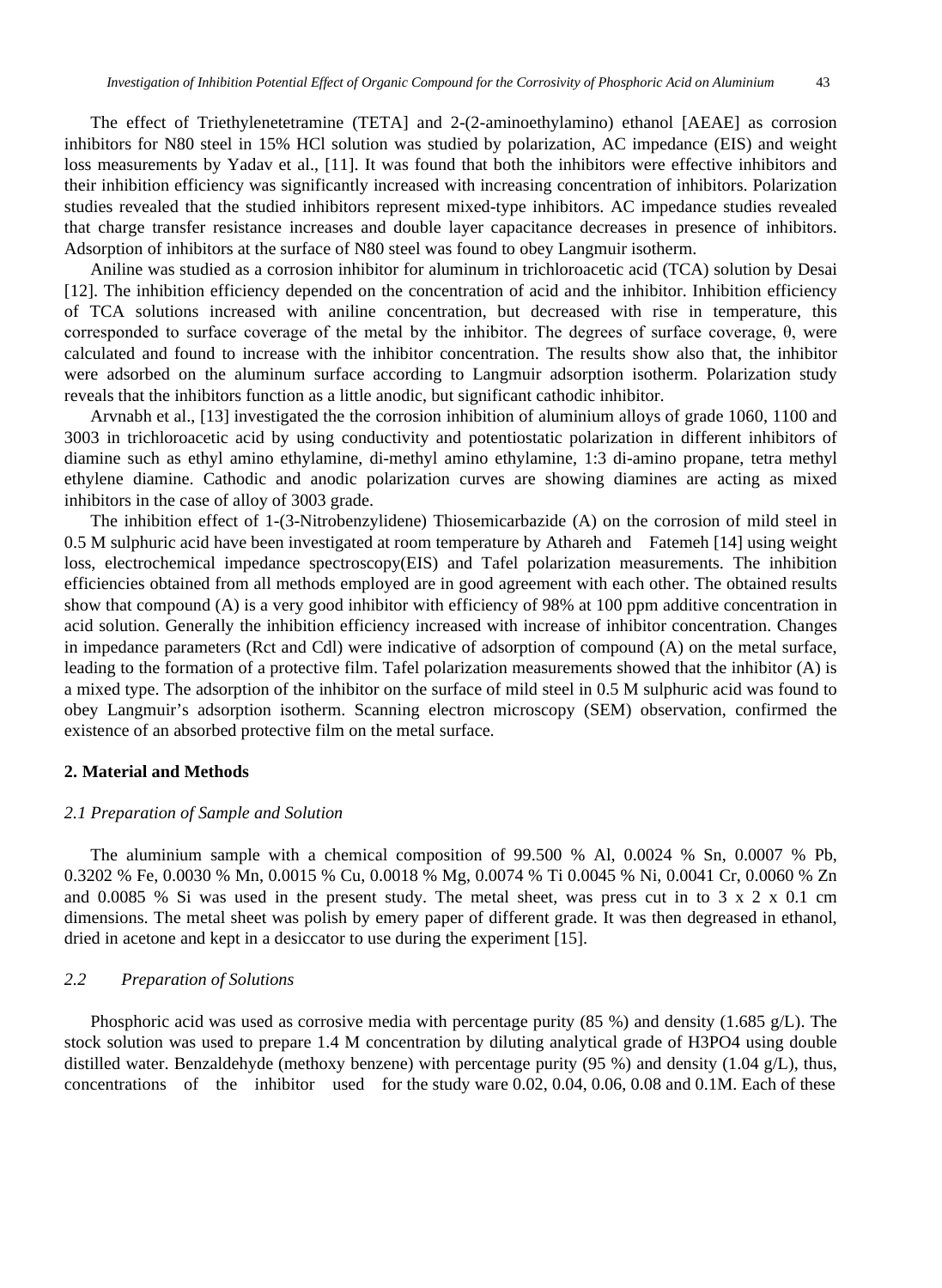concentrations was diluted in the prepared desired concentrations of acid for use as test solutions in weight loss experiment.

## *2.3 Weight loss measurement*

uring weight loss experiment, the prepared aluminium samples were each suspended completely in 1.4 M H3PO4 solution without and with different concentrations of benzaldehyde with the help of glass hooks at a temperature of 308 K and 3 hrs immersion time. The volume of solution kept 100 cm3, the aluminium samples were retrieved after 3 hrs, washed by distilled water, dried well and reweighed. From the weight loss data, corrosion rate in mg/cm2 was calculated.

## *2.4 Temperature effect*

To study the effect of temperature on corrosion rate of aluminium, the prepared aluminium samples were completely immersed in 100 cm3 of 1.4 M H3PO4 solution without and with different concentrations of benzaldehyde at 308, 313 and 318 K for 3 hrs.

## *2.5 Fourier Transform Infrared Spectroscopic Analysis*

 Fourier transform infrared spectroscopic analysis (FT-IR) analysis of the fresh inhibitor and that obtained from the corrosion product of aluminium immersed in in phosphoric acid solution in the presence of benzaldehyde inhibitor were carried out using Agilent Technology, FTIR (Cary 630) Fourier Transform Infrared Spectrophotometer. The samples were scan through  $650 - 4000$  cm-1 wave number during the analysis.

## **3. Results and Discussion**

## *3.1. Weight loss experiments*

The weight loss and corrosion rate of aluminium in nitric acid solution in absence and presence of different inhibitor concentration (0.02, 0.04, 0.06, 0.08 and 0.10 M) for an immersion time of 3 hrs was evaluated from the weight loss data by using the equation given below;

$$
Weight Loss = W_1 - W_2 \tag{1}
$$

Where  $W_1$  and  $W_2$  are the weight of coupons before and after immersion

Corrosion Rate 
$$
(mg/cm^2h^{-1}) = \frac{Weight loss (g)}{Area (cm^2) \times Time (hrs)}
$$
 (2)

The surface coverage (ϴ) and inhibition efficiency (I.E) for different concentration of the inhibitor in acidic media have been evaluated from weight loss experiments using the equations below:

Surface coverage = 
$$
\frac{W_u - W_i}{W_u}
$$
 (3)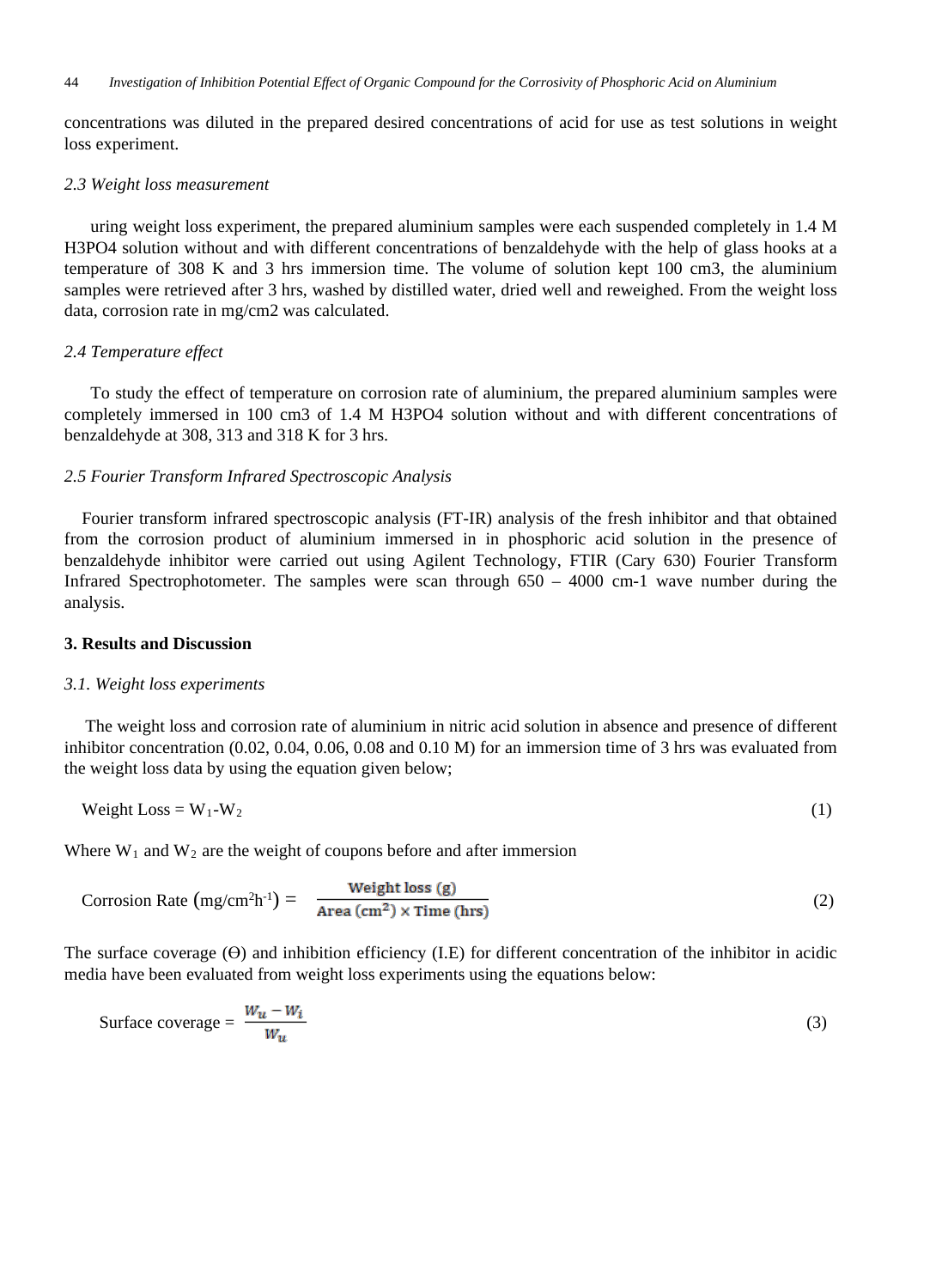Inhibition Efficiency = 
$$
\frac{W_u - W_i}{W_u} \times 100
$$
 (4)

Where  $W_u$  and  $W_i$  are the weight of the coupon in the absence and presence of inhibitor.

Table 1. Variation of Corrosion Parameters for Corrosion of Aluminium in 1.4 M H3PO4 in the Absence and Presence of Different Concentrations of Inhibitor.

| <b>Inhibitor</b> | Corrosion rate (mgcm ${}^{2}h^{1}$ ) |        |        | Surface Coverage $(\Theta)$ |        |        | Inhibition efficiency $(\% )$ |       |       |
|------------------|--------------------------------------|--------|--------|-----------------------------|--------|--------|-------------------------------|-------|-------|
| Conc. $(M)$      | 308 K                                | 313 K  | 318 K  | 308 K                       | 313 K  | 318 K  | 308 K                         | 313 K | 318 K |
| <b>Blank</b>     | 1.5000                               | 1.8332 | 2.2388 |                             |        |        |                               |       | -     |
| 0.02             | 0.8444                               | 1.1888 | 1.5388 | 0.3889                      | 0.3502 | 0.3121 | 38.88                         | 35.02 | 31.21 |
| 0.04             | 0.7833                               | 1.0888 | 1.4388 | 0.4777                      | 0.4052 | 0.3561 | 37.77                         | 40.52 | 35.61 |
| 0.06             | 0.7666                               | 1.0388 | 1.3555 | 0.4889                      | 0.4312 | 0.3942 | 48.89                         | 43.12 | 39.42 |
| 0.08             | 0.7611                               | 0.9722 | 1.3166 | 0.4926                      | 0.4690 | 0.4102 | 49.26                         | 46.90 | 41.02 |
| 0.10             | 0.7111                               | 0.9277 | 1.2222 | 0.5259                      | 0.4931 | 0.4535 | 52.59                         | 49.31 | 45.35 |

# *3.2 Effect of inhibitor on corrosion rate and inhibition efficiency*

The result from Figure 1 and its presented in Table 1 shows the effect of inhibitor concentration on corrosion. The results shows that the corrosion rate decreases with increase in inhibitor concentration. Therefore the corrosion protection strengthened with increase in the concentration of inhibitor. This trend may be due to the fact that the adsorption and surface coverage increases with the increase in concentration of the inhibitor. Similar work was reported by Husaini et al. [16] who studied the corrosion inhibition of aluminium in nitric acid solution using anisaldehyde (4-methoxy benzaldehyde) as inhibitor and the result showed that corrosion rate decreases with increase in inhibitor concentration.



Fig. 1: Variation of Corrosion Rate with Inhibitor Concentration for Al Corrosion in H<sub>3</sub>PO<sub>4</sub>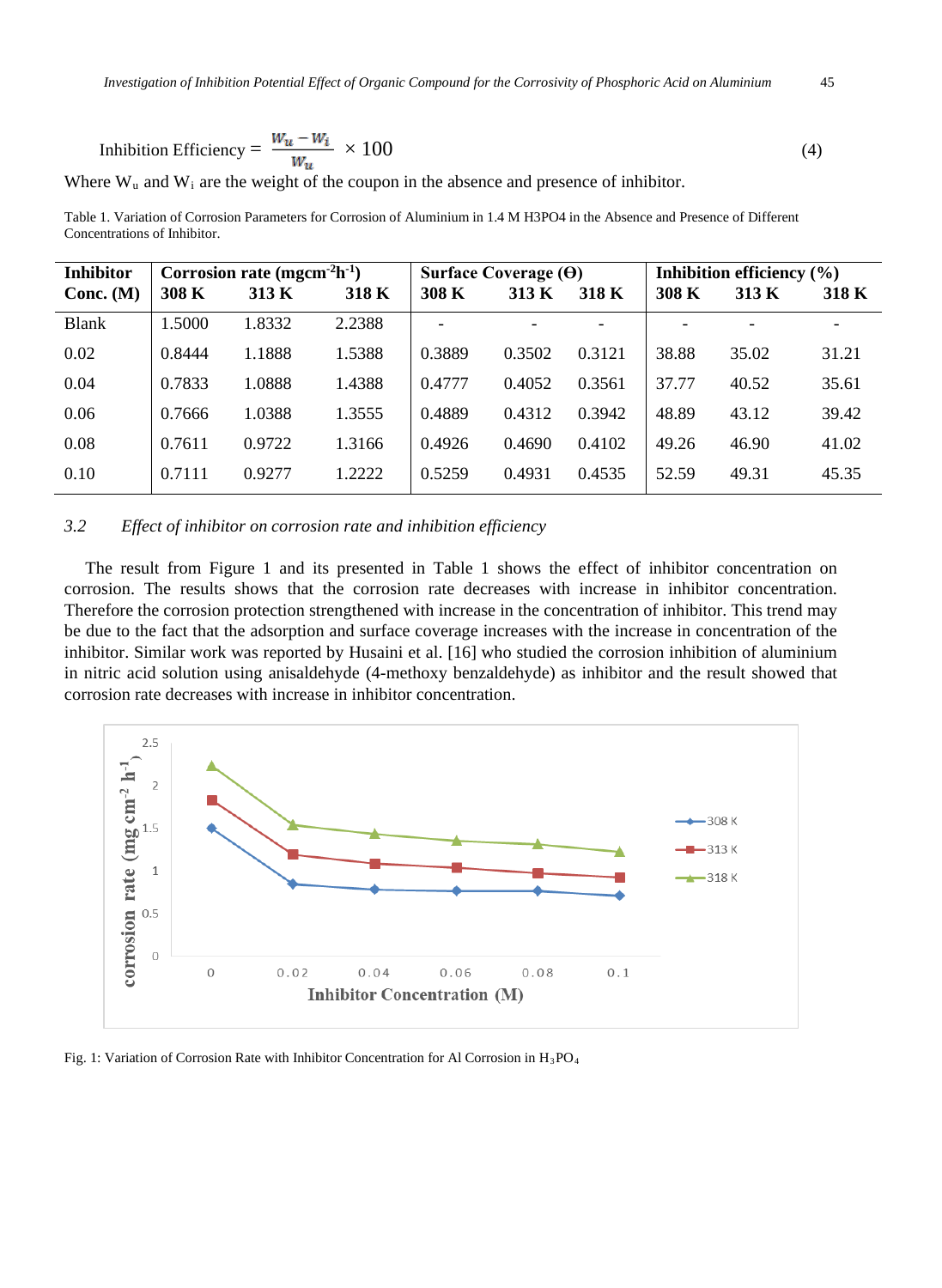Table 1 shows the values of surface coverage and inhibition efficiency increases with increase in inhibitor concentration. This effect of inhibition efficiency against different concentrations of the inhibitor is shown graphically in Figure 2. The highest inhibition efficiency value was obtained at highest inhibitor concentration. This is due to the increase of surface coverage of the inhibitor molecule on the surface of the aluminium, thus lead to the increase in protection of the aluminum against acid attack. Similar result was reported by Desai [12] during the investigation of aniline as corrosion inhibitor for aluminum in trichloroacetic acid and the values of surface coverage and inhibition efficiency was found to increase with increase in inhibitor concentration.





#### *3.3 Effect of Temperature on Corrosion Rate and Inhibition Efficiency*

 Figures 2 shows the variation of corrosion rate for the corrosion inhibition of aluminium in the presence and absence of inhibitor concentrations at different temperatures and its corresponding values presented in Table 1. The result showed that the corrosion rate increases with increase in temperature. The highest corrosion rate was obtained at highest temperature as can be seen from the result. This is because chemical reaction is usually increase with rise in temperature, due to the increase of the average kinetic energy of the reacting molecule. Similar work was reported by Yadav et al., [11] during the study of substituted amines as corrosion inhibitors for mild steel in HCl and observation depicts that rate of corrosion increases and no pitting was observed with increase in temperature.

Figures 4 shows the variation effect of temperature on the inhibition efficiency for the corrosion of aluminium in inhibitor concentrations at different temperatures. The result presented in Table 1 shows that the surface coverage and inhibition efficiency decreases with increase in temperature. Desorption and destabilization of the adsorbed inhibitor molecules on the metal surface occurs due to increase in temperature and thus lead to decrease in surface coverage and inhibition efficiency. Similar result was reported by Husaini and Ibrahim [17] during the thermodynamic and kinetic study on the corrosion of aluminium in hydrochloric acid using benzaldehyde as corrosion inhibitor and the result of inhibition efficiency was found to decrease with increase in temperature.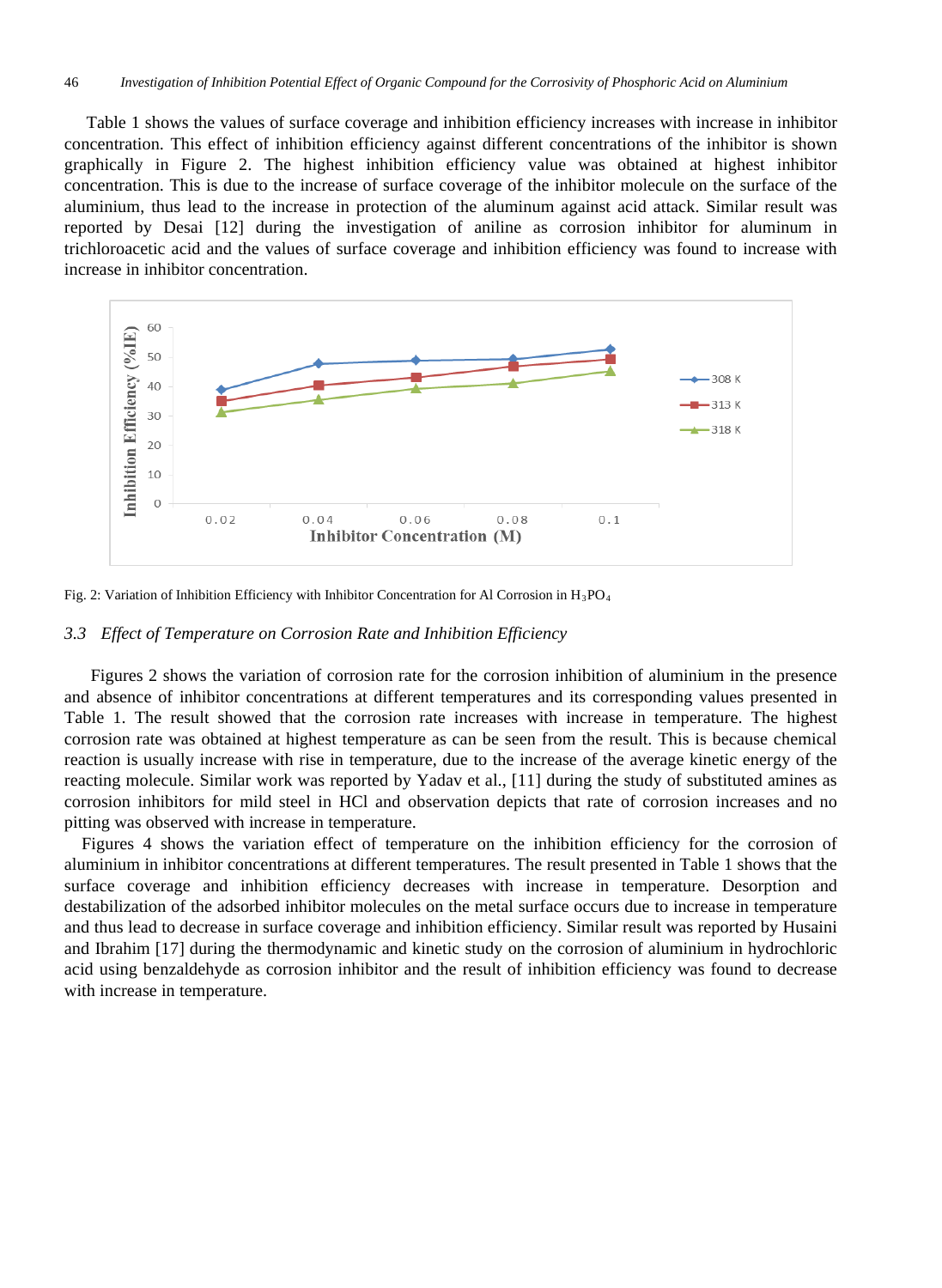

Fig. 3: Variation of Corrosion Rate with Temperature for Al Corrosion in  $H_3PO_4$ 



Fig. 4: Variation of Inhibition Efficiency with Temperature for Al Corrosion in  $H_3PO_4$ 

## *3.4 Kinetic Study*

#### *3.4.1 Activation Energy (Ea)*

Plotting of ln  $\rho$  (corrosion rate, mg cm<sup>-2</sup>) against 1/T gave straight lines with slope equal to  $-Ea/R$ . The values of apparent activation energy for the aluminium dissolution process was evaluated by the equation given below

$$
\operatorname{Ln} \rho = \mathbf{B} - \frac{\mathbf{E}_{\mathbf{a}}}{\mathbf{R} \mathbf{T}} \tag{5}
$$

Where  $\rho$  is the rate of corrosion, Ea is activation energy, T is temperature and R is universal constant. Calculated activation energy values are given in table 2. As can be seen from the Table, activation energy values strongly increase in the presence of inhibitors. This trend indicates that the adsorption of the inhibitor molecules occurs through the mechanism of physical adsorption as reported by Musa *et al.* [18]. The observed trend from the data is consistent with investigations reported by Patel *et al.* [19] during electrochemical impedance study on the corrosion of pure aluminium in hydrochloric acid solution using schiff bases and the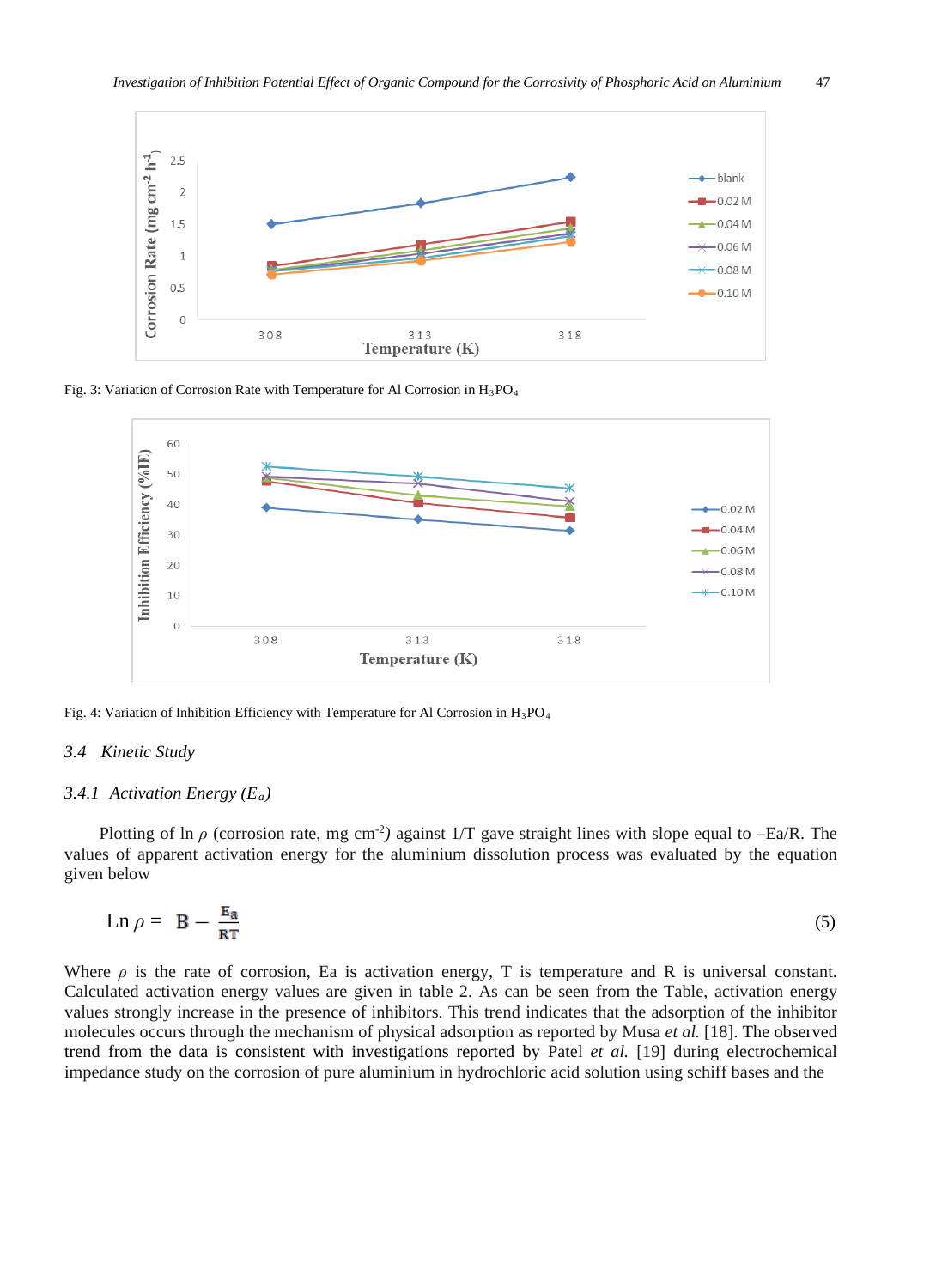result for the activation energy in uninhibited solution was 25.9 kJmol<sup>−</sup><sup>1</sup> while in the presence of Schiff base 1 and 2 were  $79.5$  and  $85.8$ kJmol<sup>-1</sup>.

## *3.4.2 Rate Constant (k)*

Corrosion process is heterogeneous that composed of cathodic and anodic reactions with different or equal rate. This made kinetic analysis of the data necessary. In this research Wi, is considered as the initial weight of aluminum at time t,  $\Delta W$  is the weight loss, (Wi -  $\Delta W$ ) is the weight change at time t and first order rate constant is k.

$$
\ln(\text{Wi-}\Delta\text{W}) = -k_1t + \ln\Delta\text{W} \tag{6}
$$

From equation 6, the plots of ln (Wi -  $\Delta W$ ) versus time at 308 K gave a linear variation which confirms a first order reaction with respect to the aluminium corrosion in H3PO4 and in the presence of inhibitor. The rate constant for the first order reaction calculated from the slope of the plot were presented in Table 2. From the result the values of rate constant (k1) for the corrosion of aluminium in uninhibited acid solution was found to be higher than that of inhibited acid solution. This confirmed the inhibition action of the inhibitor in  $H_3PO_4$ solution.

## *3.4.3 Half Life (t1/2)*

The half-life  $(t_{1/2})$  was calculated from equation 7

$$
t_{1/2} = \frac{0.693}{k} \tag{7}
$$

The values of the half-live  $(t_{1/2})$  presented in Table 2 increased from uninhibited acid solution to inhibited solution. The higher values of half-live in the presence of inhibitor compared to the uninhibited acid solution support the earlier results that corrosion rate decreases in the presence of the inhibitor.

Table 2. Kinetic Parameters for Aluminium Corrosion with and without various inhibitor concentrations

| <b>Inhibitor</b>         | <b>Activation Energy</b> | Rate Const. $(k \times 10^{-3})$ (hour <sup>-1</sup> ) | Half-life (hours) |
|--------------------------|--------------------------|--------------------------------------------------------|-------------------|
| <b>Concentration</b> (M) | $(kJ \mod 1)$            |                                                        |                   |
| Blank                    | 32.61                    | 9.12                                                   | 075.94            |
| 0.02                     | 44.09                    | 5.54                                                   | 124.93            |
| 0.04                     | 44.60                    | 5.03                                                   | 137.55            |
| 0.06                     | 46.42                    | 4.73                                                   | 146.38            |
| 0.08                     | 48.90                    | 4.70                                                   | 147.44            |
| 0.10                     | 49.53                    | 4.56                                                   | 151.80            |

## *3.5 Thermodynamic Study*

Enthalpy change ( $\Delta H$ ) and entropy change ( $\Delta S$ ) of the corrosion process were obtained by using the linear form of transition state equation.

$$
\ln\left(\frac{c_R}{T}\right) = \ln\left(\frac{R}{Nh}\right) + \left(\frac{\Delta S}{R}\right) - \left(\frac{\Delta H}{RT}\right) \tag{8}
$$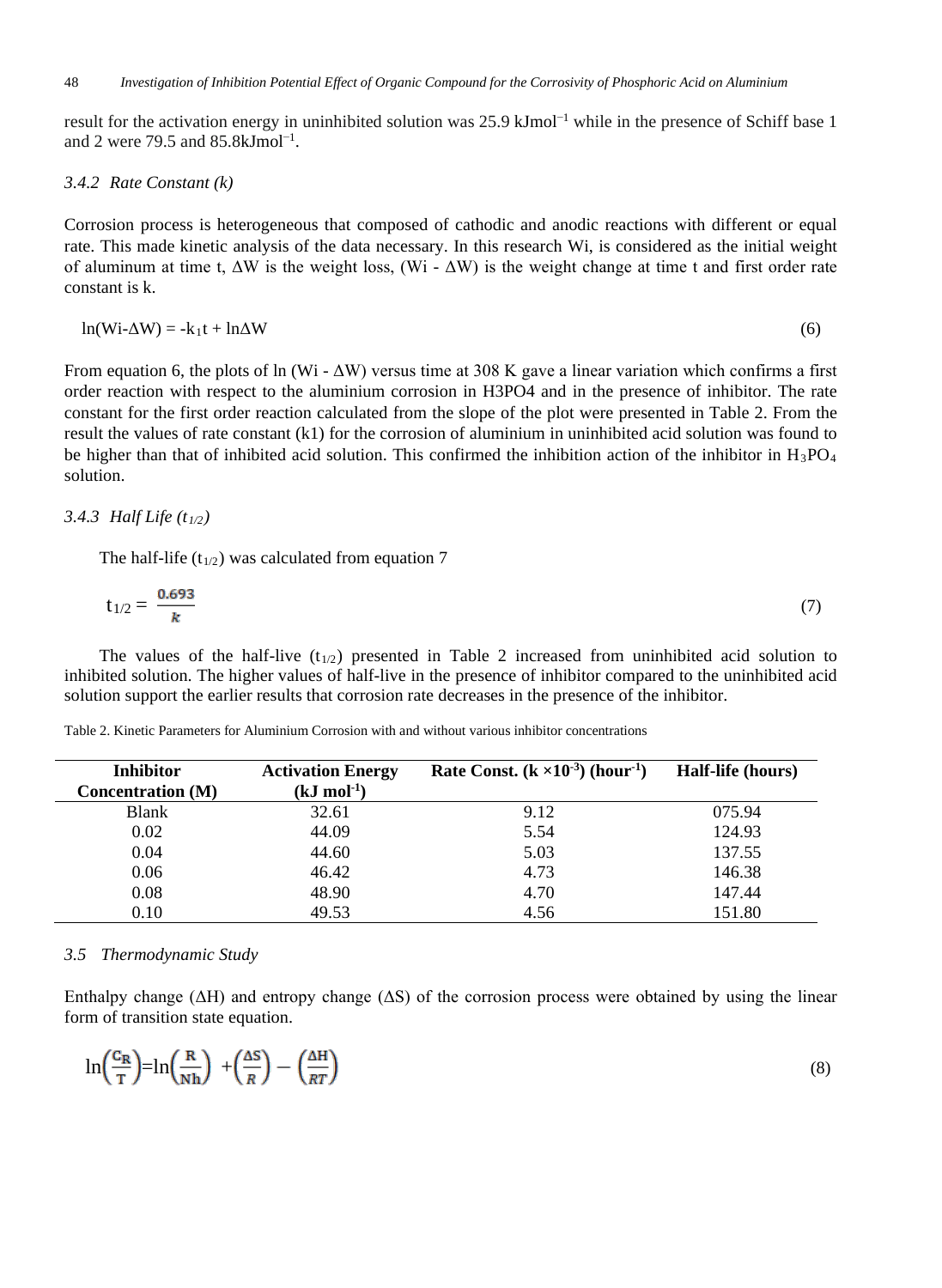Where h is the Planck's constant, N is the Avogadro's number, R is the universal gas constant and T is the absolute temperature. Straight line was obtained from the plots of  $\ln (C_R/T)$  versus 1/T with a slope equal to  $-\Delta H/R$  and intercept equal to ln(R/Nh)  $+\Delta S/R$  from which the values of  $\Delta H$  and  $\Delta S$  were evaluated. From the result presented in Table 2, the positive values of ΔH indicate the endothermic nature of dissolution the dissolution process, and thus suggests the slower dissolution of aluminium in the presence of inhibitor. The sign of ΔS is negative in both uninhibited and in the presence of inhibitor. Therefore, the negative sign of entropy is attributed to the increase in solvent entropy and to more positive water desorption enthalpy.

| <b>Inhibitor Concentration (M)</b> | $\Delta H$ (kJ mol <sup>-1</sup> ) | $-\Delta S$ (kJ mol <sup>-1</sup> k <sup>-1</sup> ) |
|------------------------------------|------------------------------------|-----------------------------------------------------|
| blank                              | 30.01                              | 201.81                                              |
| 0.02                               | 41.49                              | 170.72                                              |
| 0.04                               | 41.99                              | 168.61                                              |
| 0.06                               | 43.81                              | 162.51                                              |
| 0.08                               | 46.29                              | 153.59                                              |

Table 3. Enthalpy change (ΔH) and Entropy change (ΔS) of the reaction process with various concentrations of the inhibitor

# *3.6 Adsorption Consideration*

Adsorption isotherms gives an important information about the mechanism of interaction between the inhibitor molecules and the metal surface. In this view the values of the degree of surface coverage were obtained from weight loss measurements using the equation 3. Attempts were made to fit the values in to different adsorption isotherms and the values of correlation coefficient  $(R^2)$  were used to determine the best fit isotherm. Langmuir adsorption isotherm was by far found to give best result among other tested isotherm, which has the form:

0.10 46.93 152.20

$$
\frac{c}{\theta} = \frac{1}{K_{\text{ads}}} + C \tag{9}
$$

Where  $\Theta$  is the degree of surface coverage, C is the concentration of the inhibitor and  $K_{ads}$  is adsorption equilibrium constant of adsorption process. The plot of C/Ө against inhibitor concentration gave a straight line with slope and  $\mathbb{R}^2$  close to unity indicating that the data obtained from the experiment fit well into the Langmuir adsorption isotherm. The values of  $K_{ads}$  presented in Table 4 were found to decrease with increase in temperature suggesting that the molecules of the inhibitor were physically adsorbed on the aluminium surface. Similar result was reported by Husaini *et al.* [20].

Gibbs free energy of adsorption ( $\Delta G_{ads}$ ) and adsorption equilibrium constant (K<sub>ads</sub>) are related by the equation given below

$$
\Delta G_{ads} = -RT \ln (55.5 \times K_{ads}) \tag{10}
$$

The calculated values of Gibbs free energy of adsorption for the inhibitor at a given temperature of 308, 313 and 318 K, are shown in Table 4. The negative values is an indication of spontaneous adsorption of inhibitor molecules on the metal surface. The obtained results indicated that the inhibitor was physically adsorbed on the surface of the metal since all the values of  $\Delta G_{ads}$  are around -20 kJmol<sup>-1</sup>. Generally values of  $\Delta G_{ads}$  below or aound -20 kJmol<sup>-1</sup> are associated with electrostatic interaction (physisorption) between charged inhibitor molecules and a charged metal surface. While the values of  $\Delta G_{ads}$  at or more negative than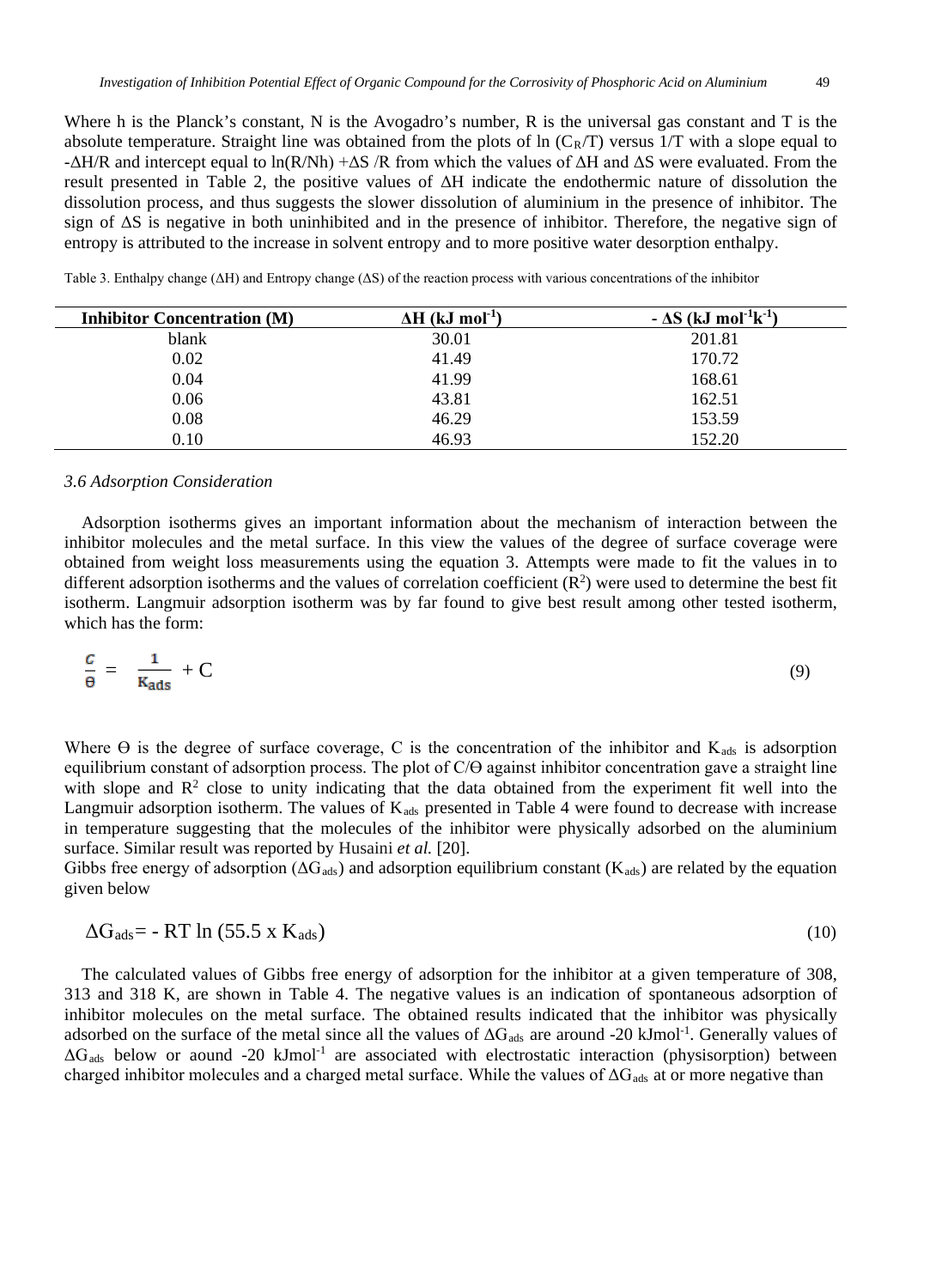-40 kJmol-1 are consistent with charge sharing or charge transfer from the inhibitor molecules to the surface of the metal to form a co-ordinate type of bond (chemisorption).

| Temperature $(K)$ | $\mathbf{R}^2$ | $K_{ads}$ | $\Delta G_{ads}$ (kJ mol <sup>-1</sup> ) |
|-------------------|----------------|-----------|------------------------------------------|
| 308               | 0.997          | 45.35     | $-20.05$                                 |
| 313               | 0.996          | 41.48     | $-20.15$                                 |
| 318               | 0.990          | 38.44     | $-20.27$                                 |

Table 4. Adsorption Parameters Deduced from Langmuir Adsorption Isotherm for Corrosion Inhibition of Aluminium.

# *3.7 Infrared Spectroscopic Analysis Results*

Fourier transform infrared spectroscopic analysis of the metal, organic compound and that of the corrosion product are shown in Figures 5 and 6. Figure 5 is the result for the FT-IR analysis of the organic compound which shows the presence of C=O stretch of carbonyl group, C-H stretch of aldehyde and C-H stretch of aromatic. Figure 6 shows the result for the FT-IR analysis of the corrosion product. The presence of C=O stretch of carbonyl group, C-H stretch of aldehyde and C-H stretch of aromatic in the FT-IR result of the corrosion product indicated that there is the formation of the thin layer of the inhibitor molecules on the surface of the aluminium.



Fig.5. FT-IR Spectra of Organic Compound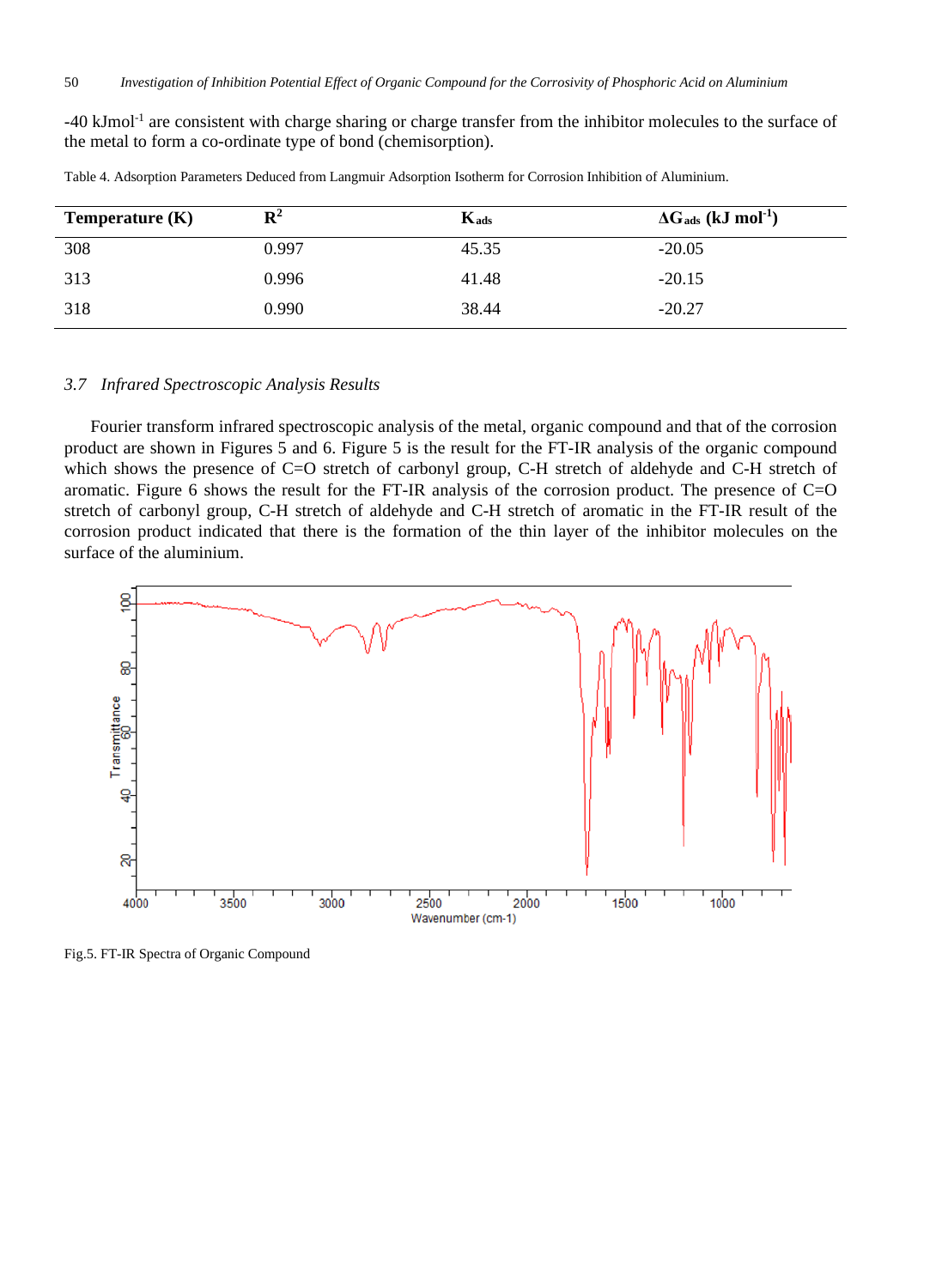

Fig.6. FT-IR Spectra of Corrosion Product

## 4. **CONCLUSION**

The study revealed that the organic compound (benzaldehyde) served as a potential eco-friendly corrosion inhibitor for the corrosion of aluminium in phosphoric acid solution. The use of this investigated compound will reduce the rates of usage of toxic inhibitors that are harmful to environment. This research is in advancement of contribution toward the sustained world-wide in looking for friendly, non-toxic and commercially available corrosion inhibitors. It can be concluded that increase in inhibitor concentration caused the increase in inhibition efficiency but inhibition efficiency decreased with rise in temperature. The values of enthalpy change were positive, which is an indicative of endothermic reaction. The negative values of Gibbs free energy of adsorption shows that the corrosion process was spontaneous and adsorption took place through the mechanism of physical adsorption. The result of Fourier transform infrared spectroscopic analysis of the corrosion product shows that there is the formation of thin layer of the inhibitor on the aluminium surface, due to the appearance of functional group of the inhibitor on the corrosion product. The adsorption of the inhibitor molecule on the aluminium was found to accord with Langmuir adsorption isotherm.

The current research was only limited to weight loss method, so it does not include other method of determining the corrosion process, such as electrochemical method. So it's recommended that the feature study should include other method such as potentiodynamic polarization method and titrimetric method.

## **References**

- [1] Paulina, A. L., Octavio, O. X., Diego, G. L., Natalya, V. L., Marco, A. D., Irina, V. L. (2014). The Inhibition of Aluminum Corrosion in Sulphuric Acid by Poly (1-Vinyl-3-alkyl- Imidazlium Hexafluoro-Phosphate). Journal of Materials. 7: 5711- 5734.
- [2] Amin, M.A., Mohsen, Q. and Hazzai. O.A. (2009). Synergistic effect of I- ions on the corrosion inhibition of Al in 1.0 M phosphoric acid solution by purine. Mater. Chem. Phys. 114: 908-914.
- [3] Benabdellah, M. Benkaddour, M. Hammouti, B. Bendahhou, M. Aouniti, A. (2006). Inhibition of steel corrosion in 2M H3PO4 by Artemisia oil. Appl. Surf. Sci. 252 (18): 6212-6217.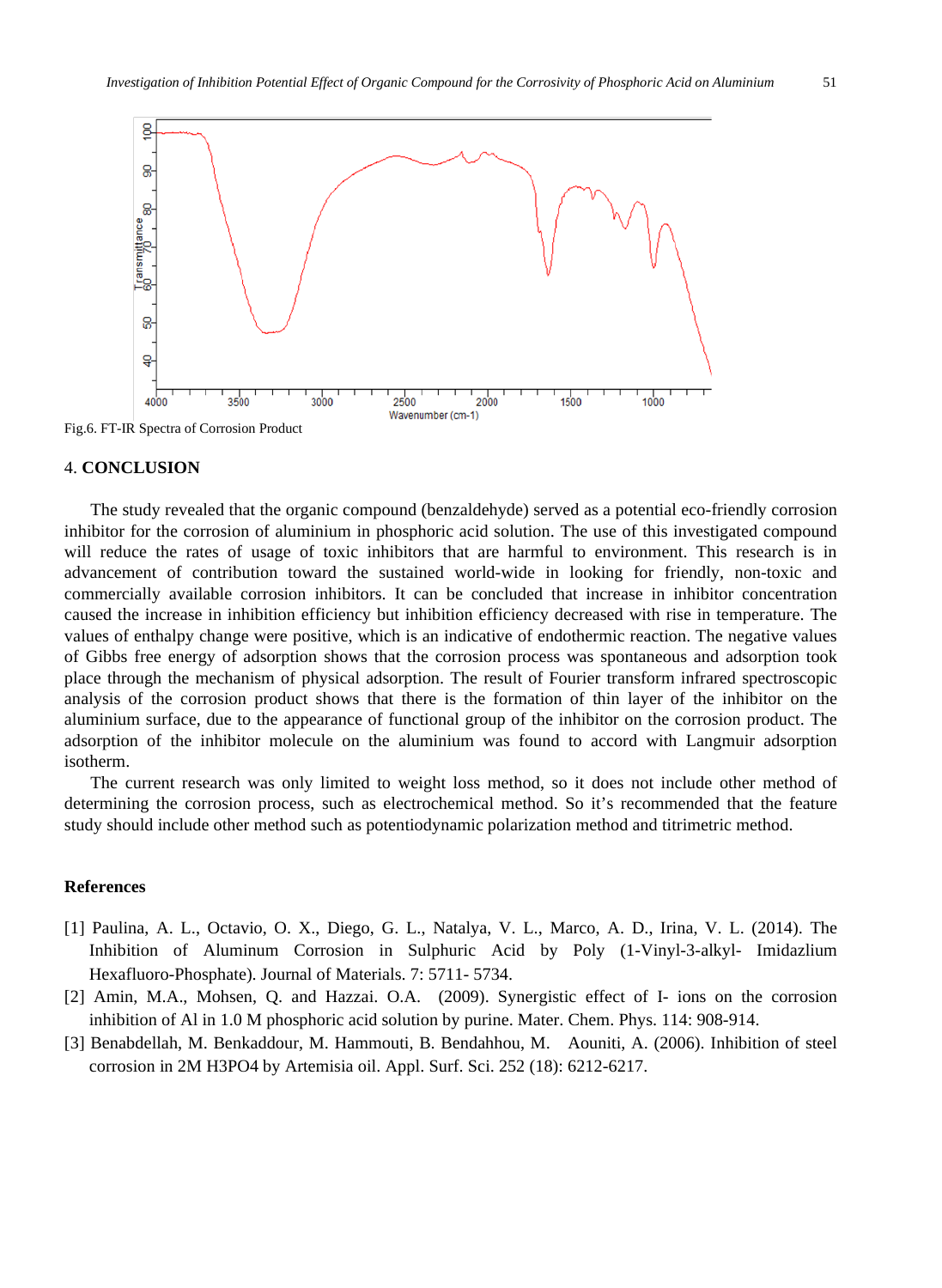- [4] Noor, E. (2005). The inhibition effect of mild steel corrosion in phosphoric acid solutions by some N-heterocyclic compounds in the salt form. Corros. Sci. 47(1): 33
- [5] Wang, (2006). Inhibition of mild steel corrosion in phosphoric acid solution by triazolederivatives. Corros. Sci. 48: 608-616
- [6] Upadhyay, R.K and Mathur, S.P. (2007). Effects of Schiff's bases as corrosion inhibitors on mild steel in sulphuric acid. E-Journal of chemistry. 4(3):408-414.
- [7] Ashish, K. S. and Quraishi, M. A. (2012). Study of Some Bidentate Schiff Bases of Isatin as Corrosion Inhibitors for Mild Steel in Hydrochloric Acid Solution. Internotional Journal of Electrochemical Science. 7: 3222-3241.
- [8] Hachelef, H., Benmoussat, A,. Khelifa, A., Athmani, D. and Bouchareb, D. (2016): Study of corrosion inhibition by Electrochemical Impedance Spectroscopy method of 5083 aluminum alloy in 1 M HCl solution containing propolis extract. J. Mater. Environ. Sci. 7: 1751–1758
- [9] Zhang, Q. B. and Hua, Y. X. (2010). Corrosion inhibition of aluminum in hydrochloric acid solution by alkylimidazolium ionic liquids. Mater. Chem. Phys. 119: 57–64.
- [10] Megalai, M.S., Ramesh, R. and Maniula, P. (2013). Inhibition of Corrosion Mild Steel in Acid Media by Trazodone Drug. Research Desk. 2(4): 326-333.
- [11] Yadav, M., Kumar, S., Sharma, U. and Yadav, P.N. (2013). Substituted amines as corrosion inhibitors for N80 steel in 15%HCl. Journal of Material and Environmental Science. 4(5): 691-700.
- [12] Desai, P. S. (2015). Aniline as Corrosion Inhibitor for Aluminum in Trichloroacetic Acid. European Journal of Pharmaceutical and Medical Research. 2(2): 527-537.
- [13] Arvnabh, M., Godhani, D.R. And Anil S. (2011). Diamines as corrosion inhibitors for aluminium alloy in organic acid. Asian Journal of Experimental Chemistry. 6(1): 38-41
- [14] Athareh, D. and Fatemeh, B. (2011). A New Synthesized Corrosion Inhibitor for Mild Steel in 0.5 M H2SO4. Gazi University Journal of Science. 24(2): 219-226.
- [15]. Husaini, M., Usman, B. and Ibrahim, M. B. (2018). Evaluation of corrosion behavior of aluminum in different environment. Bayero Journal of Pure and Applied Sciences. 11(1): 88-92.
- [16] Husaini, M., Usman, B. and Ibrahim, M. B. (2019). Study of corrosion inhibition of aluminium in nitric acid solution using Anisaldehyde (4 – methoxy benzaldehyde) as inhibitor. Algerian Journal of Engineering and Technology.
- [17] Husaini, M and Ibrahim, M.B (2019). Thermodynamic and Kinetic study on the corrosion of aluminium in hydrochloric acid using benzaldehyde as corrosion inhibitor. International Journal of Engineering and Manufacturing. 9(6): 53-64
- [18] Husaini, M., Usman, B., Ibrahim, M. B. (2020). Effect of Aniline as Corrosion Inhibitor on the Corrosion of Aluminium in Hydrochloric Acid Solution. Research Journal of Chemistry and Environment. 24(2): 1-8.
- [19] Patel, A. S., Panchal, V. A., and Shah, N. K. (2012). Electrochemical Impedance Study on the Corrosion of Al-Pure in Hydrochloric Acid Solution Using Schiff bases. Indian Academy of Sciences. 35(2): 283–290.
- [20] Husaini, M., Usman, B., Ibrahim, M. B. (2019). Inhibitive Effect of Glutaraldehyde on the Corrosion of Aluminium in Hydrochloric Acid Solution. Journal of Science and Technology. 11(2): 8-16